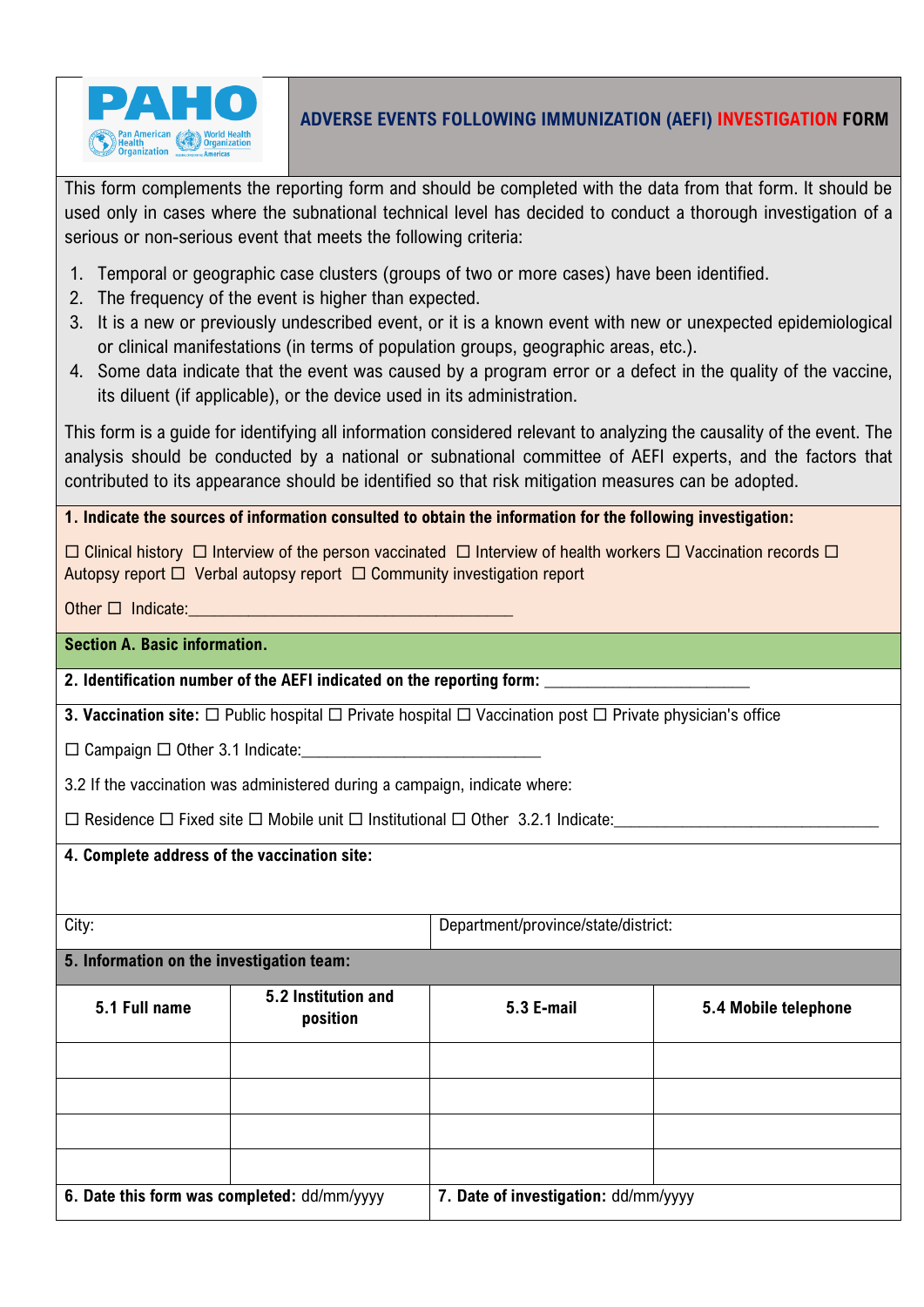| 8. Hospitalization date: dd/mm/yyyy                                                                                                                                                                                                                                                                                                                                                                                                                                                                         |                                | <b>9. This report is:</b> $\Box$ Preliminary $\Box$ Interim $\Box$ Final |  |
|-------------------------------------------------------------------------------------------------------------------------------------------------------------------------------------------------------------------------------------------------------------------------------------------------------------------------------------------------------------------------------------------------------------------------------------------------------------------------------------------------------------|--------------------------------|--------------------------------------------------------------------------|--|
| 10. Status of the individual at the time of the investigation:                                                                                                                                                                                                                                                                                                                                                                                                                                              |                                |                                                                          |  |
| $\Box$ Deceased $\Box$ Not recovered $\Box$ Recovering $\Box$ Fully recovered $\Box$ Recovered with sequelae                                                                                                                                                                                                                                                                                                                                                                                                |                                |                                                                          |  |
| $\Box$ Unknown                                                                                                                                                                                                                                                                                                                                                                                                                                                                                              |                                |                                                                          |  |
| 10.1 If the person is deceased, indicate the date of death: dd/mm/yyyy                                                                                                                                                                                                                                                                                                                                                                                                                                      |                                | 10.2 Time of death:<br>a.m./p.m.                                         |  |
| 10.3 Was an autopsy performed? $\Box$ Yes $\Box$ No $\Box$ Scheduled. Expected autopsy date: dd/mm/yyyy                                                                                                                                                                                                                                                                                                                                                                                                     |                                |                                                                          |  |
| 10.3.1 Reason why an autopsy was not performed:                                                                                                                                                                                                                                                                                                                                                                                                                                                             |                                |                                                                          |  |
| $\Box$ Family refused $\Box$ The person who reported the event or treated the patient did not request one $\Box$ Clinical or<br>forensic autopsy services were not available $\Box$ There are no regulations permitting an autopsy in cases of AEFI<br>$\Box$ Other<br>10.3.1.1 Indicate: <u>contract and a series of the series of the series of the series of the series of the series of the series of the series of the series of the series of the series of the series of the series of the serie</u> |                                |                                                                          |  |
| Enclose the autopsy report, if available.                                                                                                                                                                                                                                                                                                                                                                                                                                                                   |                                |                                                                          |  |
| 11. If the patient had SARS-CoV-2 infection at the time of the report, how severe did the infection become, according<br>to the clinical record? (use the classification in Clinical Management of COVID-19. Interim Guidance, published by WHO <sup>1</sup> , as a reference)                                                                                                                                                                                                                              |                                |                                                                          |  |
| $\Box$ Mild disease.                                                                                                                                                                                                                                                                                                                                                                                                                                                                                        |                                |                                                                          |  |
| $\Box$ Moderate disease.                                                                                                                                                                                                                                                                                                                                                                                                                                                                                    |                                |                                                                          |  |
| $\Box$ Severe disease.                                                                                                                                                                                                                                                                                                                                                                                                                                                                                      |                                |                                                                          |  |
| $\Box$ Critical disease.                                                                                                                                                                                                                                                                                                                                                                                                                                                                                    |                                |                                                                          |  |
| From here on: $DK = doesn't know NA = not applicable$                                                                                                                                                                                                                                                                                                                                                                                                                                                       |                                |                                                                          |  |
| Section B. Relevant information about the vaccinated person prior to immunization.                                                                                                                                                                                                                                                                                                                                                                                                                          |                                |                                                                          |  |
| <b>Criteria</b>                                                                                                                                                                                                                                                                                                                                                                                                                                                                                             | <b>Findings</b>                | <b>Comments</b>                                                          |  |
| 12. History of a similar event.                                                                                                                                                                                                                                                                                                                                                                                                                                                                             | $\Box$ Yes $\Box$ No $\Box$ DK |                                                                          |  |
| 13. Adverse events after previous vaccinations.                                                                                                                                                                                                                                                                                                                                                                                                                                                             | $\Box$ Yes $\Box$ No $\Box$ DK |                                                                          |  |
| 14. History of allergy to a vaccine, food, or<br>medication.                                                                                                                                                                                                                                                                                                                                                                                                                                                | $\Box$ Yes $\Box$ No $\Box$ DK |                                                                          |  |
| 15. Acute disease diagnosed in the 15 days prior<br>to vaccination.                                                                                                                                                                                                                                                                                                                                                                                                                                         | $\Box$ Yes $\Box$ No $\Box$ DK |                                                                          |  |
| 16. Preexisting disease (diagnosed earlier than 15<br>days prior to vaccination) or birth defect.                                                                                                                                                                                                                                                                                                                                                                                                           | $\Box$ Yes $\Box$ No $\Box$ DK |                                                                          |  |
| 17. History of hospitalization in the 30 days prior<br>to the current vaccination.                                                                                                                                                                                                                                                                                                                                                                                                                          | $\Box$ Yes $\Box$ No $\Box$ DK |                                                                          |  |

<sup>1</sup> World Health Organization. Clinical Management of COVID-19: interim guidance, 27 May 2020. Geneva: WHO; 2020. Available from: [https://apps.who.int/iris/handle/10665/332196.](https://apps.who.int/iris/handle/10665/332196)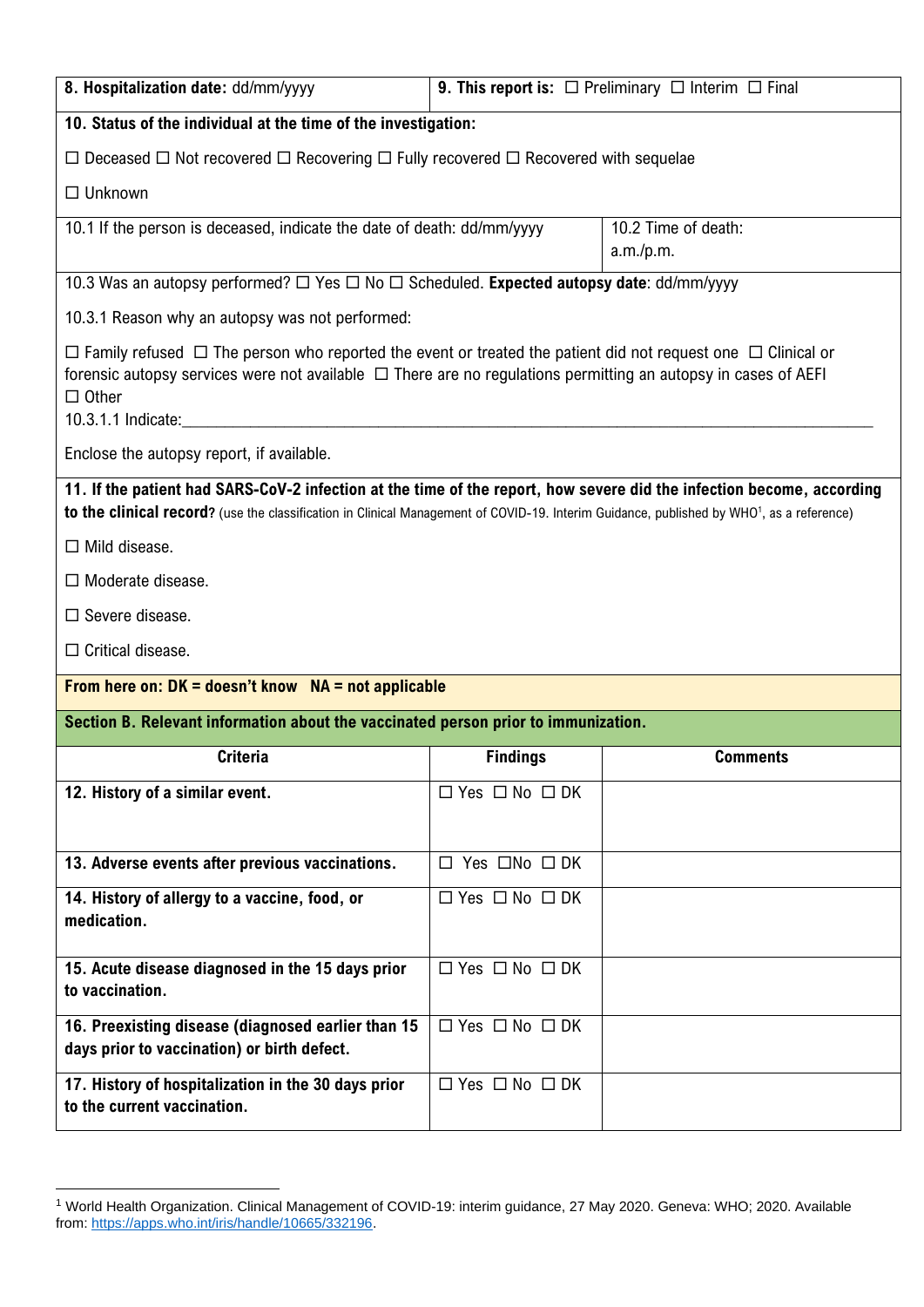| 18. Family history of other disease (relevant to an<br>AEFI) or allergy.                                                                                                                                                                                                                                                                   |                                                  |                                  | $\Box$ Yes $\Box$ No $\Box$ DK |                  |                                                   |                                                                                                                                 |
|--------------------------------------------------------------------------------------------------------------------------------------------------------------------------------------------------------------------------------------------------------------------------------------------------------------------------------------------|--------------------------------------------------|----------------------------------|--------------------------------|------------------|---------------------------------------------------|---------------------------------------------------------------------------------------------------------------------------------|
| PERINATAL HISTORY (complete this section only in the case of children under 5, or over 5 when relevant).                                                                                                                                                                                                                                   |                                                  |                                  |                                |                  |                                                   |                                                                                                                                 |
| 19. Delivery was: $\Box$ Normal $\Box$ Caesarean section $\Box$ By forceps $\Box$ With complications 19.1<br>Indicate: and the state of the state of the state of the state of the state of the state of the state of the state of the state of the state of the state of the state of the state of the state of the state of the state of |                                                  |                                  |                                |                  |                                                   |                                                                                                                                 |
| <b>20. The birth was:</b> $\Box$ At term $\Box$ Preterm $\Box$ Post-term                                                                                                                                                                                                                                                                   |                                                  |                                  |                                | 21. Birthweight: |                                                   |                                                                                                                                 |
| 22. Was any medical problem or congenital or neonatal<br>pathology diagnosed?                                                                                                                                                                                                                                                              |                                                  |                                  | $\Box$ Yes $\Box$ No $\Box$ DK |                  |                                                   | 22.1 Explain:                                                                                                                   |
| QUESTIONS FOR WOMEN (mainly aged 15 to 49 or when pregnancy is suspected).                                                                                                                                                                                                                                                                 |                                                  |                                  |                                |                  |                                                   |                                                                                                                                 |
| 23. Determine whether the woman was pregnant<br>when she received the vaccine.                                                                                                                                                                                                                                                             |                                                  | $\Box$ Yes, gestational<br>week: |                                |                  | 23.1 Indicate how the pregnancy was<br>diagnosed: |                                                                                                                                 |
|                                                                                                                                                                                                                                                                                                                                            |                                                  |                                  | $\Box$ No $\Box$ DK            |                  |                                                   |                                                                                                                                 |
| 24. Was a risk factor for a serious obstetric<br>complications identified? Explain in the<br>"comments" section.                                                                                                                                                                                                                           |                                                  |                                  | $\Box$ Yes $\Box$ No $\Box$ DK |                  |                                                   | Comments:                                                                                                                       |
| 25.1 If there were complications, describe them:                                                                                                                                                                                                                                                                                           |                                                  |                                  |                                |                  |                                                   | 25. If the pregnancy has ended, delivery was: $\Box$ Normal $\Box$ Cesarean section $\Box$ By forceps $\Box$ With complications |
| 26. If the pregnancy has ended, the birth was:<br>27. Birthweight:                                                                                                                                                                                                                                                                         |                                                  |                                  |                                |                  |                                                   |                                                                                                                                 |
| $\Box$ At term $\Box$ Preterm                                                                                                                                                                                                                                                                                                              |                                                  |                                  |                                |                  |                                                   |                                                                                                                                 |
| $\Box$ Post-term                                                                                                                                                                                                                                                                                                                           |                                                  |                                  |                                |                  |                                                   |                                                                                                                                 |
| 28. If the pregnancy has<br>ended, what was the                                                                                                                                                                                                                                                                                            | $\Box$ Healthy live birth.                       |                                  |                                |                  |                                                   |                                                                                                                                 |
| outcome?                                                                                                                                                                                                                                                                                                                                   | $\Box$ Live birth with medical problem at birth. |                                  |                                |                  |                                                   |                                                                                                                                 |
|                                                                                                                                                                                                                                                                                                                                            | $\Box$ Fetal death.                              |                                  |                                |                  |                                                   |                                                                                                                                 |
|                                                                                                                                                                                                                                                                                                                                            | $\Box$ Early neonatal death.                     |                                  |                                |                  |                                                   |                                                                                                                                 |
| $\Box$ Late neonatal death.                                                                                                                                                                                                                                                                                                                |                                                  |                                  |                                |                  |                                                   |                                                                                                                                 |
| $\Box$ Miscarriage.<br>28.1 Describe the newborn's medical problem:                                                                                                                                                                                                                                                                        |                                                  |                                  |                                |                  |                                                   |                                                                                                                                 |
|                                                                                                                                                                                                                                                                                                                                            |                                                  |                                  |                                |                  |                                                   |                                                                                                                                 |
|                                                                                                                                                                                                                                                                                                                                            |                                                  |                                  |                                |                  |                                                   |                                                                                                                                 |
|                                                                                                                                                                                                                                                                                                                                            |                                                  |                                  |                                |                  |                                                   |                                                                                                                                 |
| 29. Was the mother breast-                                                                                                                                                                                                                                                                                                                 | $\Box$ Yes                                       |                                  |                                |                  |                                                   |                                                                                                                                 |
| feeding at the time of<br>vaccination?                                                                                                                                                                                                                                                                                                     | $\Box$ No                                        |                                  |                                |                  |                                                   |                                                                                                                                 |
|                                                                                                                                                                                                                                                                                                                                            | $\Box$ Does not recall or DK                     |                                  |                                |                  |                                                   |                                                                                                                                 |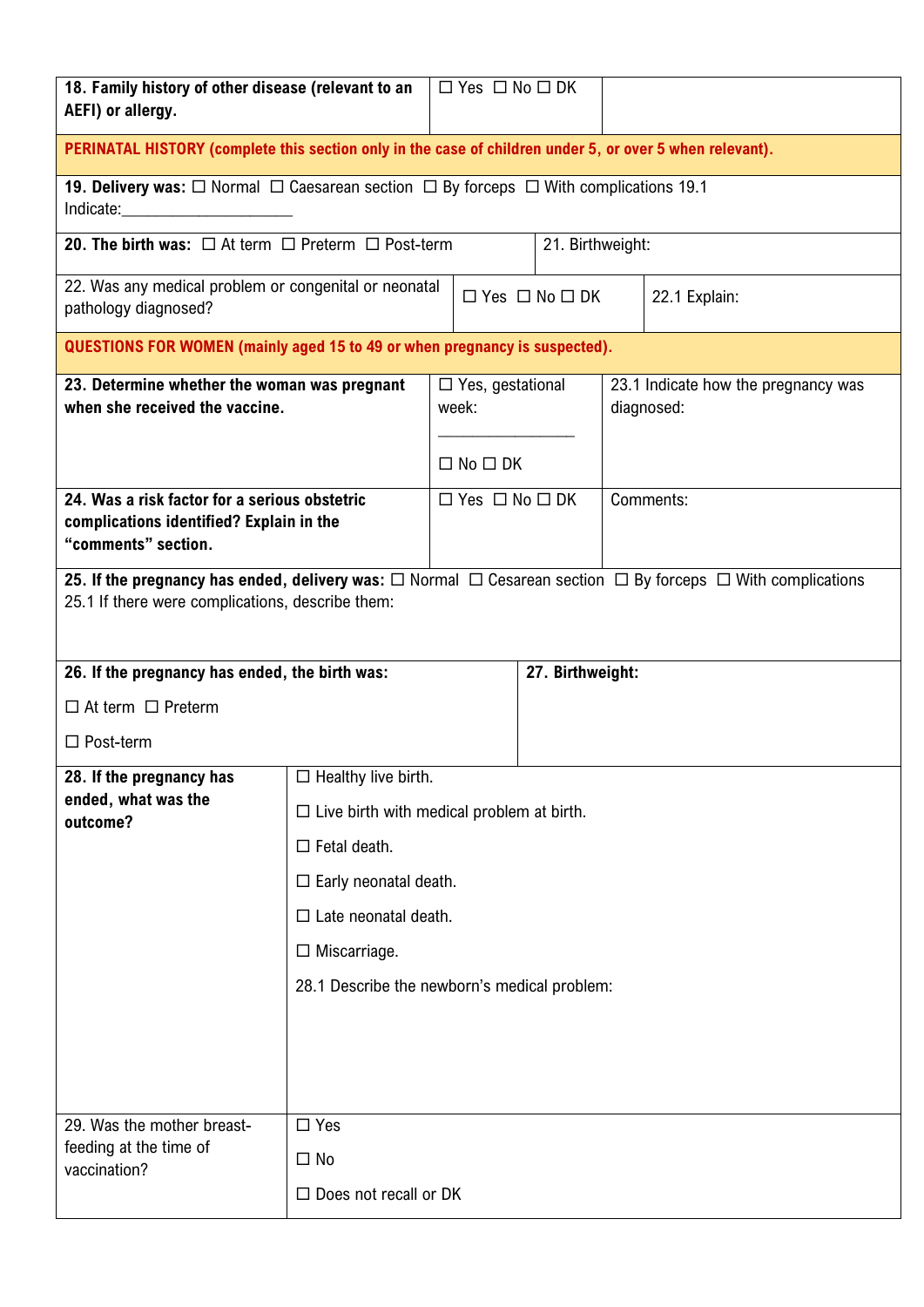| Section C. Details of the first review of the AEFI.                                                            |                     |
|----------------------------------------------------------------------------------------------------------------|---------------------|
| 30. Source of information (mark all that apply).                                                               |                     |
| $\Box$ Review conducted by the investigator $\Box$ Documents $\Box$ Verbal autopsy $\Box$ Other 30.1 Indicate: |                     |
|                                                                                                                |                     |
|                                                                                                                |                     |
| If a verbal autopsy was conducted, indicate the source and enclose the report:                                 |                     |
| 31. Name of the individual who first examined or treated the person:                                           |                     |
|                                                                                                                |                     |
| 31.1 E-mail address of that individual:                                                                        |                     |
|                                                                                                                |                     |
| 32. Names of the professionals who treated the person:                                                         |                     |
|                                                                                                                |                     |
| 33. Other sources of information (specify):                                                                    |                     |
|                                                                                                                |                     |
|                                                                                                                |                     |
| 34. Signs and symptoms since vaccination, in chronological order:                                              |                     |
|                                                                                                                |                     |
|                                                                                                                |                     |
|                                                                                                                |                     |
|                                                                                                                |                     |
| 35. If the AEFI occurred in a child, is child abuse suspected?                                                 | □ Yes 35.1 Explain: |
|                                                                                                                |                     |
|                                                                                                                |                     |
|                                                                                                                |                     |
|                                                                                                                | $\Box$ No $\Box$ DK |
| 36. If the AEFI occurred in an adolescent or adult, is there evidence of<br>family violence?                   | □ Yes 36.1 Explain: |
|                                                                                                                |                     |
|                                                                                                                |                     |
|                                                                                                                | $\Box$ No $\Box$ DK |
| 37. Other social background relevant to the case:                                                              |                     |
|                                                                                                                |                     |
|                                                                                                                |                     |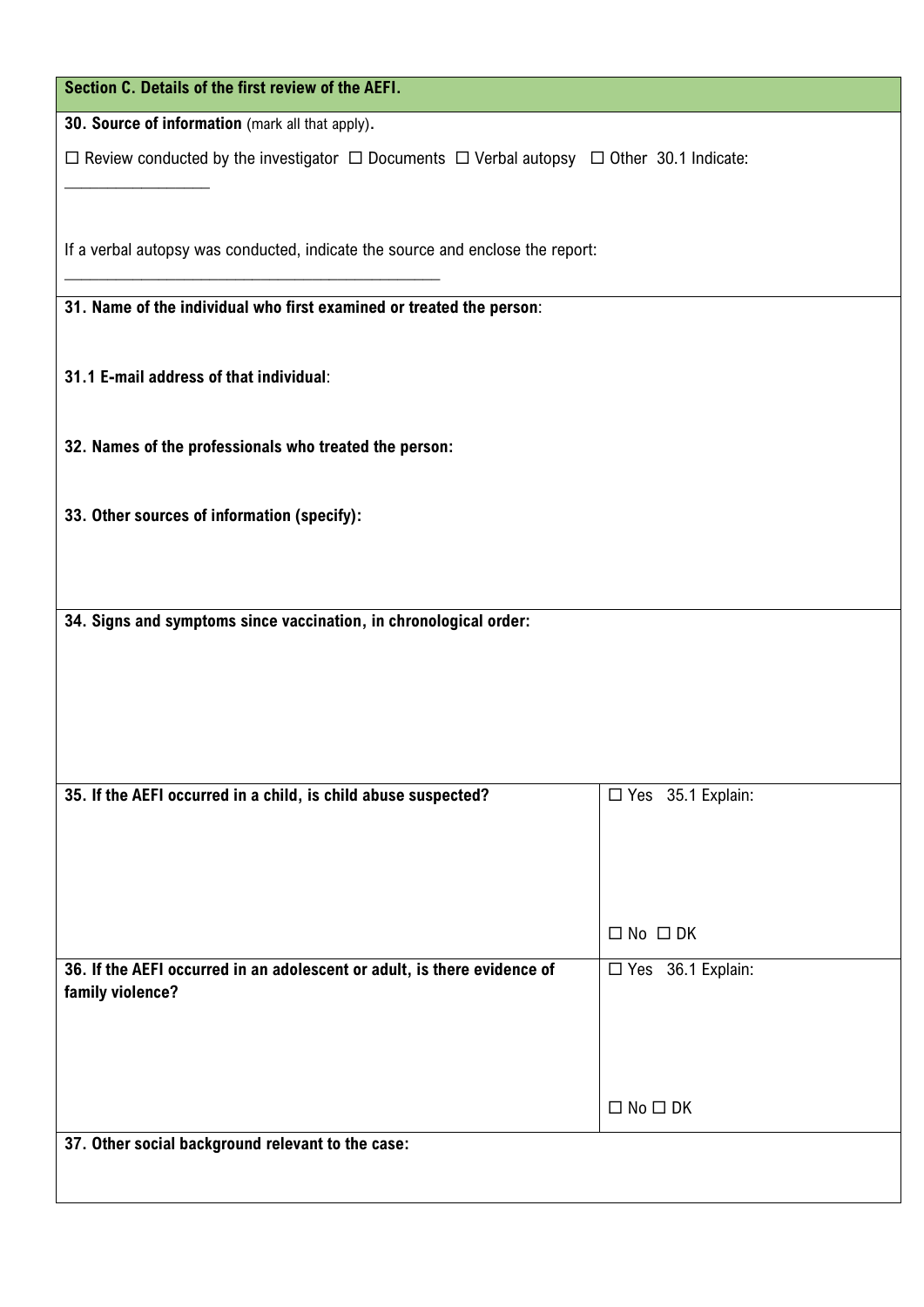# **38. Name and contact information of the person or persons familiar with the clinical details: 39. Position or post: 40. Date/time:** dd/mm/yyyy a.m./p.m. **41. Has the person received medical attention for the AEFI?**  $\Box$  Yes  $\Box$  No  $\Box$  DK

**Instructions:** Attach a copy of ALL available documents (including the clinical history, discharge summary, case notes, laboratory or autopsy reports, concomitant drug prescriptions, vaccination record). In addition, include information UNAVAILABLE in the existing documents.

- *If the person received medical attention*: include copies of all available documents and note here only the information not available in the attached documents.
- *If the person did not receive medical attention*: question and examine him/her and enter your comments below. Include additional pages, if necessary.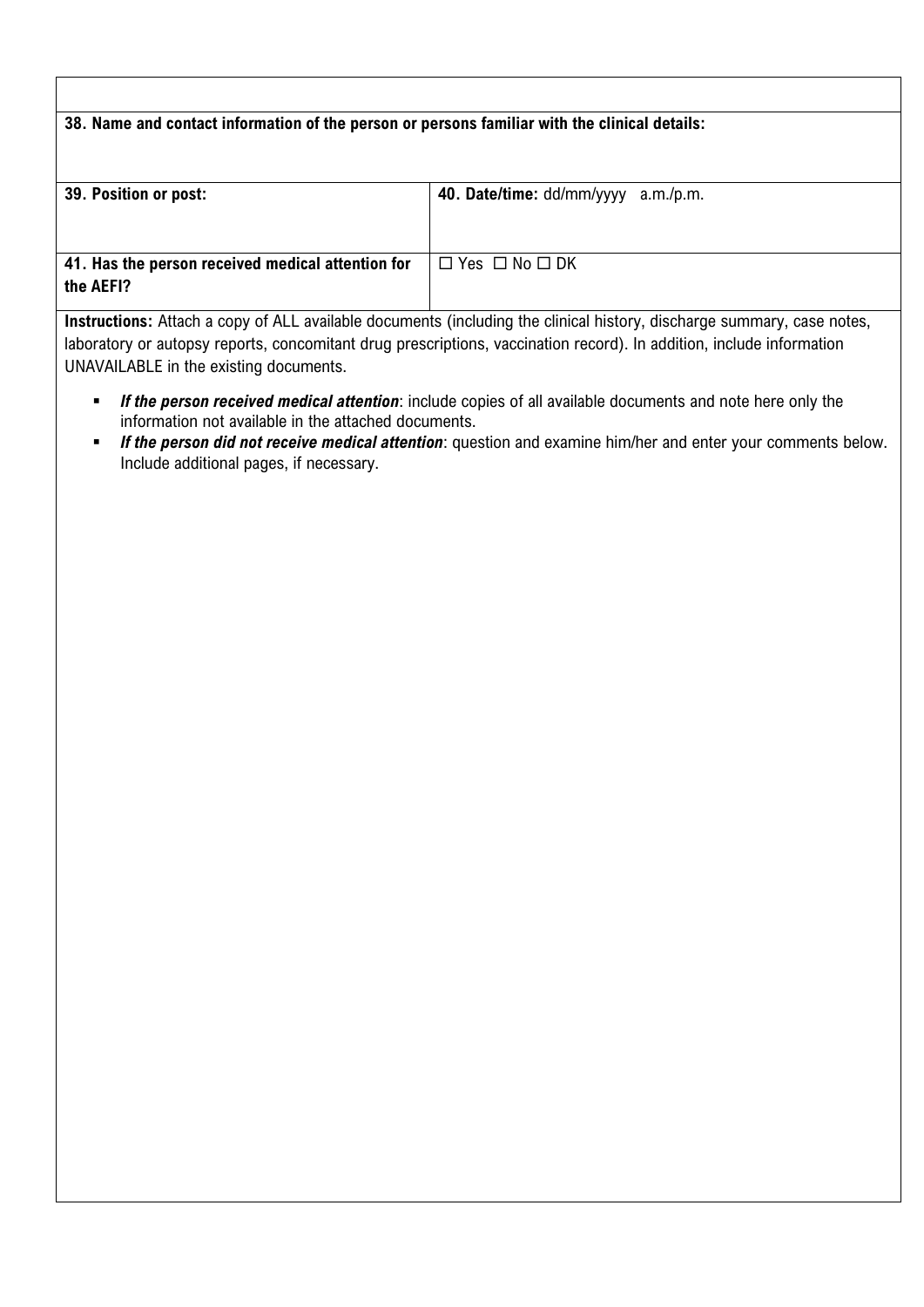| 42. Definitive or preliminary diagnosis:                                                                                                 |                       | 43. MedDRA or ICD diagnostic code: |  |  |
|------------------------------------------------------------------------------------------------------------------------------------------|-----------------------|------------------------------------|--|--|
| Section D. AEFI-related information on the people vaccinated at the vaccination site.                                                    |                       |                                    |  |  |
| 44. Number of people vaccinated with each antigen at the vaccination site on the day of the event. Include the<br>records, if available. |                       |                                    |  |  |
| 44.1 Name of the<br>vaccine                                                                                                              |                       |                                    |  |  |
| 44.2 Number of<br>doses                                                                                                                  |                       |                                    |  |  |
| 44.3 Number of people vaccinated with the vaccine vial involved.                                                                         |                       |                                    |  |  |
| 44.4 Number of people vaccinated with the same antigen involved on the same day or<br>session.                                           |                       |                                    |  |  |
| 44.5 Number of people vaccinated with the same lot of vaccine in other locations.                                                        |                       |                                    |  |  |
| 44.5.1 Indicate the locations:                                                                                                           |                       |                                    |  |  |
|                                                                                                                                          |                       |                                    |  |  |
|                                                                                                                                          |                       |                                    |  |  |
| When was the person who experienced the AEFI(s) vaccinated?<br>45.<br>$\Box$ Early in the day $\Box$ Late in the day $\Box$ Unknown      |                       |                                    |  |  |
| 46. In the case of multidose vials, the vaccine administered was:                                                                        |                       |                                    |  |  |
| $\Box$ Among the first doses of the vial administered $\Box$ Among the last doses of the vial $\Box$ Unknown                             |                       |                                    |  |  |
|                                                                                                                                          |                       | <b>Explanation and comments</b>    |  |  |
| 47. Was there a prescribing error or failure to<br>follow the vaccine's recommendations for use?                                         | $\Box$ Yes $\Box$ No  |                                    |  |  |
| 48. Based on your investigation, do you believe                                                                                          | $\Box$ Yes $\Box$ No  |                                    |  |  |
| that the vaccine administered could have been<br>contaminated?                                                                           | $\Box$ Not assessable |                                    |  |  |
| 49. Based on your investigation, do you believe                                                                                          | $\Box$ Yes $\Box$ No  |                                    |  |  |
| that the physical condition of the vaccine (color,<br>turbidity, extraneous substances, etc.) was                                        | $\Box$ Not assessable |                                    |  |  |
| abnormal at the time of administration?                                                                                                  |                       |                                    |  |  |
| 50. Based on your investigation, do you believe                                                                                          |                       |                                    |  |  |
| there was an error in the preparation or                                                                                                 | $\Box$ Yes $\Box$ No  |                                    |  |  |
| reconstitution of the vaccine (wrong product,<br>vaccine or diluent, mixture, syringe, or improper                                       | $\Box$ Non-assessable |                                    |  |  |
| filling of the syringe, etc.) by the vaccinator?                                                                                         |                       |                                    |  |  |
| 51. Based on your investigation, do you believe                                                                                          | $\Box$ Yes $\Box$ No  |                                    |  |  |
| there was an error in handling the vaccine                                                                                               |                       |                                    |  |  |
| (interruption in the cold chain during transport,                                                                                        | $\Box$ Not assessable |                                    |  |  |
| storage, the vaccination period, etc.)?<br>52. Based on your investigation, do you believe                                               | $\Box$ Yes $\Box$ No  |                                    |  |  |
| the vaccine was improperly administered (wrong                                                                                           |                       |                                    |  |  |

 $\mathsf{r}$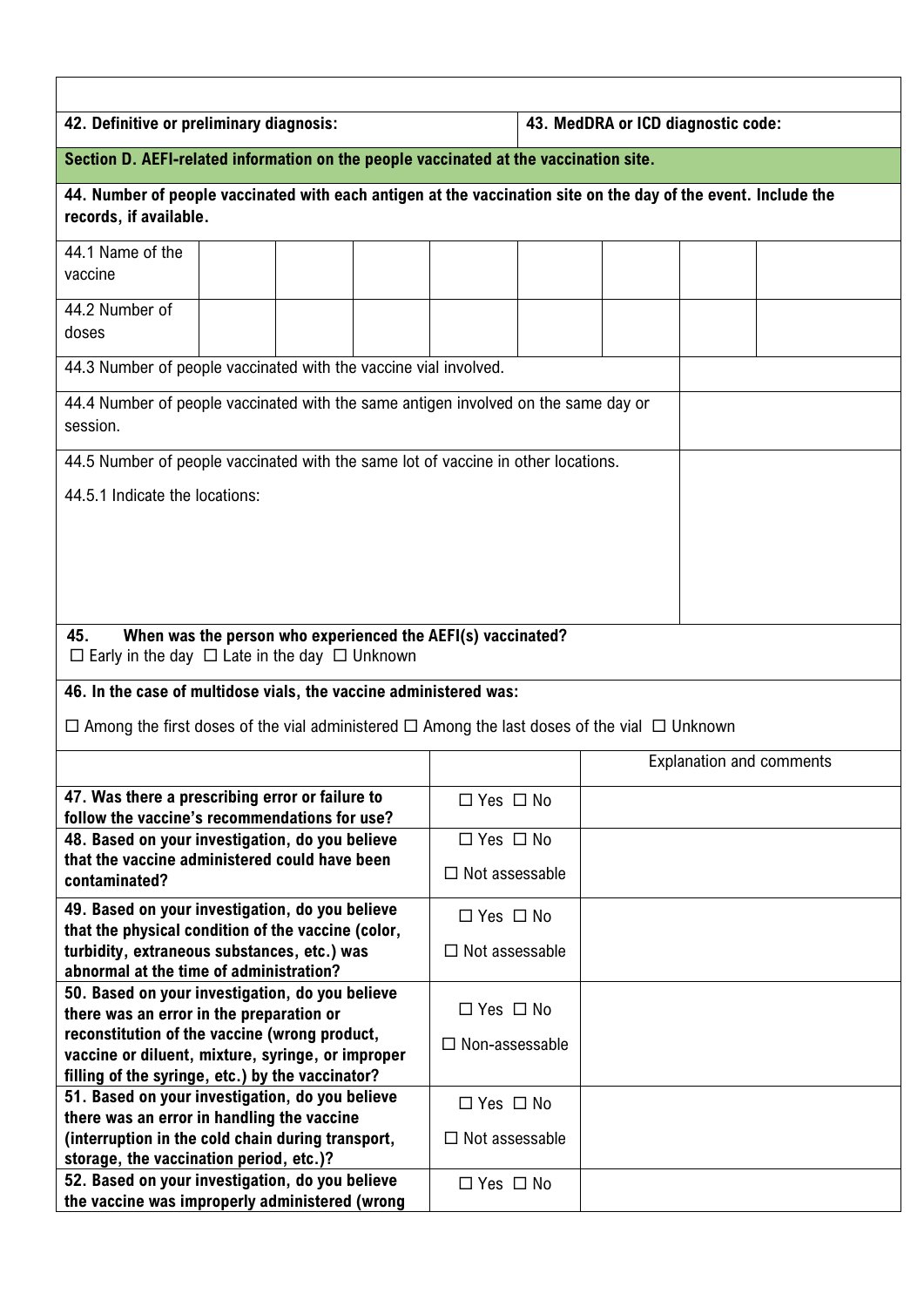| dose, site or route of administration; wrong-size<br>needle, failure to follow good injection practices,<br>$etc.$ )?                                                  | $\Box$ Not assessable                  |                                          |
|------------------------------------------------------------------------------------------------------------------------------------------------------------------------|----------------------------------------|------------------------------------------|
| 53. Is this case part of a cluster?                                                                                                                                    | $\Box$ Yes $\Box$ No<br>$\Box$ Unknown |                                          |
| 53.1 Case cluster identification number:                                                                                                                               |                                        |                                          |
| 53.2 If yes, how many additional cases have been<br>detected in the cluster?                                                                                           |                                        |                                          |
| 53.3 Did all cases in the cluster receive the vaccine<br>from the same vial?                                                                                           | $\Box$ Yes $\Box$ No<br>$\Box$ Unknown |                                          |
| 53.3.1 If not, number the vials used for the case<br>cluster.                                                                                                          |                                        |                                          |
| Provide an individual explanation for all affirmative responses.                                                                                                       |                                        |                                          |
| Section E. Immunization practices at the locations where the vaccine in question was used (through interviews or<br>observation of practices at the vaccination site). |                                        |                                          |
| <b>Syringes and needles used:</b>                                                                                                                                      |                                        |                                          |
| 54. Were auto-disable syringes used?                                                                                                                                   |                                        | $\Box$ Yes $\Box$ No $\Box$ DK           |
| 54.1 If not, indicate the type of syringes used: $\Box$ Glass $\Box$ Disposable $\Box$ Recycled disposable                                                             |                                        |                                          |
| $\Box$ Other 54.1.1 Which?                                                                                                                                             |                                        |                                          |
| State the key findings, additional observations, or comments:                                                                                                          |                                        |                                          |
| <b>Reconstitution procedure:</b>                                                                                                                                       |                                        |                                          |
| 55. Was the same syringe used to reconstitute multiple vials of the<br>same vaccine?                                                                                   |                                        | $\Box$ Yes $\Box$ No $\Box$ DK $\Box$ NA |
| 56. Was the same syringe used to reconstitute different vaccines?                                                                                                      |                                        | $\Box$ Yes $\Box$ No $\Box$ DK $\Box$ NA |
| 57. Was a different syringe used to reconstitute of each vial of vaccine?                                                                                              |                                        | $\Box$ Yes $\Box$ No $\Box$ DK $\Box$ NA |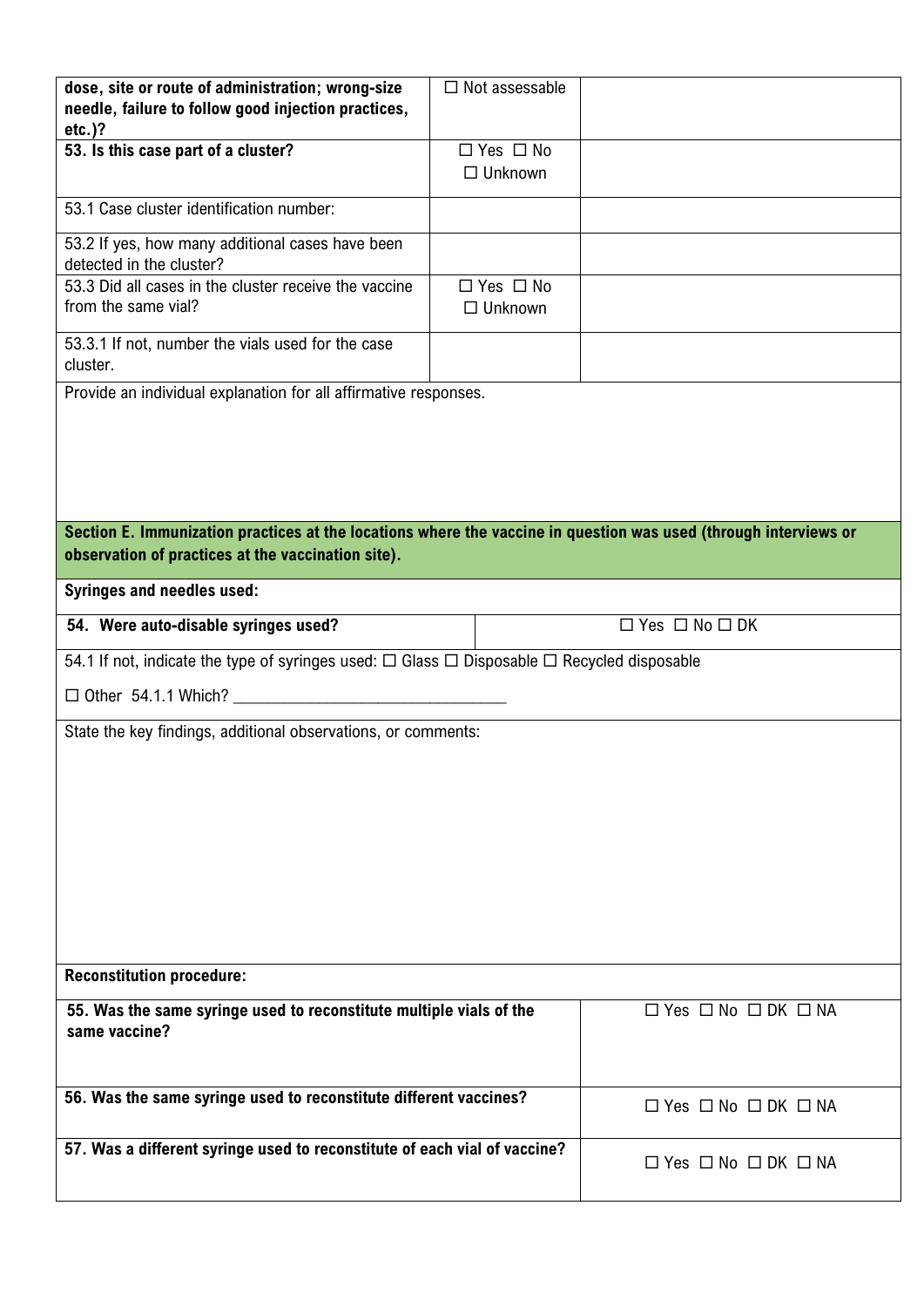| 58. Was a different syringe used for reconstitution in each vaccination?                                                                                       | $\Box$ Yes $\Box$ No $\Box$ DK $\Box$ NA |
|----------------------------------------------------------------------------------------------------------------------------------------------------------------|------------------------------------------|
| 59. Were the diluents and vaccines used the ones recommended by the<br>manufacturer?                                                                           | $\Box$ Yes $\Box$ No $\Box$ DK $\Box$ NA |
| 60. State the key findings, additional observations, or comments:                                                                                              |                                          |
|                                                                                                                                                                |                                          |
|                                                                                                                                                                |                                          |
| Section F. Cold chain and transport.                                                                                                                           |                                          |
| Last storage point.                                                                                                                                            |                                          |
| 61. Was the temperature of the last storage refrigerator monitored, and a daily<br>a.m. and p.m. temperature record maintained?                                | $\Box$ Yes $\Box$ No                     |
| 61.1 If yes, were there any deviations from the 2°C-8°C range after the vaccine was<br>placed in the refrigerator?                                             | $\Box$ Yes $\Box$ No                     |
| 61.1.1 If yes, separately attach the monitoring data.                                                                                                          |                                          |
| 62. Was the proper procedure for storing the vaccines, diluents, and syringes<br>followed?                                                                     | $\Box$ Yes $\Box$ No $\Box$ DK           |
| 63. Did the refrigerator or freezer contain anything other than NIP vaccines and<br>diluents?                                                                  | $\Box$ Yes $\Box$ No $\Box$ DK           |
| 64. Was any partially reconstituted vaccine in the refrigerator?                                                                                               | $\Box$ Yes $\Box$ No $\Box$ DK           |
| 65. Were there any vaccines that were unusable (expired, lacking a label, or<br>frozen) in the refrigerator?                                                   | $\Box$ Yes $\Box$ No $\Box$ DK           |
| 66. Did the warehouse have any diluent that was unusable (expired, not<br>recommended by the manufacture, broken or dirty)?                                    | $\Box$ Yes $\Box$ No $\Box$ DK           |
| 67. State the key findings, additional observations, or comments:                                                                                              |                                          |
|                                                                                                                                                                |                                          |
|                                                                                                                                                                |                                          |
|                                                                                                                                                                |                                          |
|                                                                                                                                                                |                                          |
| Vaccine transport.                                                                                                                                             |                                          |
| 68. Type of thermos or cold box used.                                                                                                                          |                                          |
| 69. Was the thermos or cold box sent the day of the vaccination?                                                                                               | $\Box$ Yes $\Box$ No $\Box$ DK           |
| 70. Was the thermos or cold box returned the day of the vaccination?                                                                                           | $\Box$ Yes $\Box$ No $\Box$ DK           |
| 71. Was an insulated cold pack used?                                                                                                                           | $\Box$ Yes $\Box$ No $\Box$ DK           |
| 72. State the key findings, additional observations, or comments (indicate the departure and arrival time of the vaccine<br>thermos or cold box, if relevant): |                                          |
|                                                                                                                                                                |                                          |
|                                                                                                                                                                |                                          |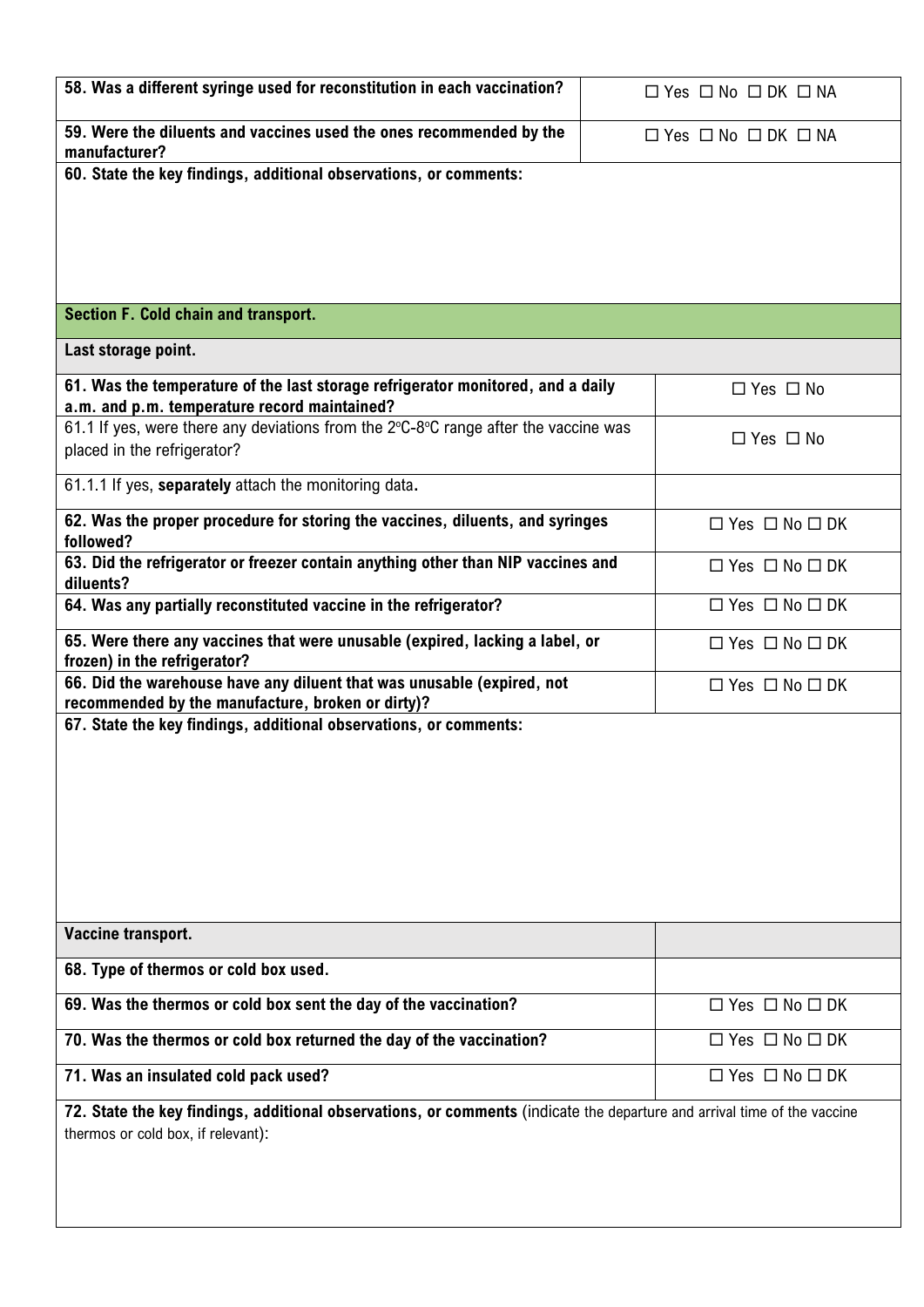| Section G. Community investigation (visit the locality and interview the family or neighbors of the affected person).   |        |
|-------------------------------------------------------------------------------------------------------------------------|--------|
| 73. Was a similar event reported in the same locality around the time the AEFI occurred? $\Box$ Yes $\Box$ No $\Box$ DK |        |
| 73.1 If yes, describe it:                                                                                               |        |
|                                                                                                                         |        |
|                                                                                                                         |        |
|                                                                                                                         |        |
|                                                                                                                         |        |
|                                                                                                                         |        |
| 73.2 If yes, how many events or episodes were reported?                                                                 |        |
|                                                                                                                         |        |
|                                                                                                                         |        |
|                                                                                                                         |        |
| 74. Of the people affected, indicate how many are:                                                                      |        |
| Vaccinated: ______________<br>п<br>Unvaccinated: _____________                                                          |        |
| Status unknown: ________________<br>п                                                                                   |        |
| Make a list of the related cases and, if necessary, report the unreported vaccinated cases to the information system.   |        |
| 75. Other comments:                                                                                                     |        |
|                                                                                                                         |        |
|                                                                                                                         |        |
|                                                                                                                         |        |
|                                                                                                                         |        |
| Section H. Other findings, observations, and comments.                                                                  |        |
|                                                                                                                         |        |
|                                                                                                                         |        |
|                                                                                                                         |        |
|                                                                                                                         |        |
| Section I. Final classification of the event.                                                                           |        |
| 76. What was the final classification issued by the national or subnational committee that reviewed the AEFI?           |        |
|                                                                                                                         | $\Box$ |
| Mark the box if the subcommittee did not arrive at a final classification.                                              |        |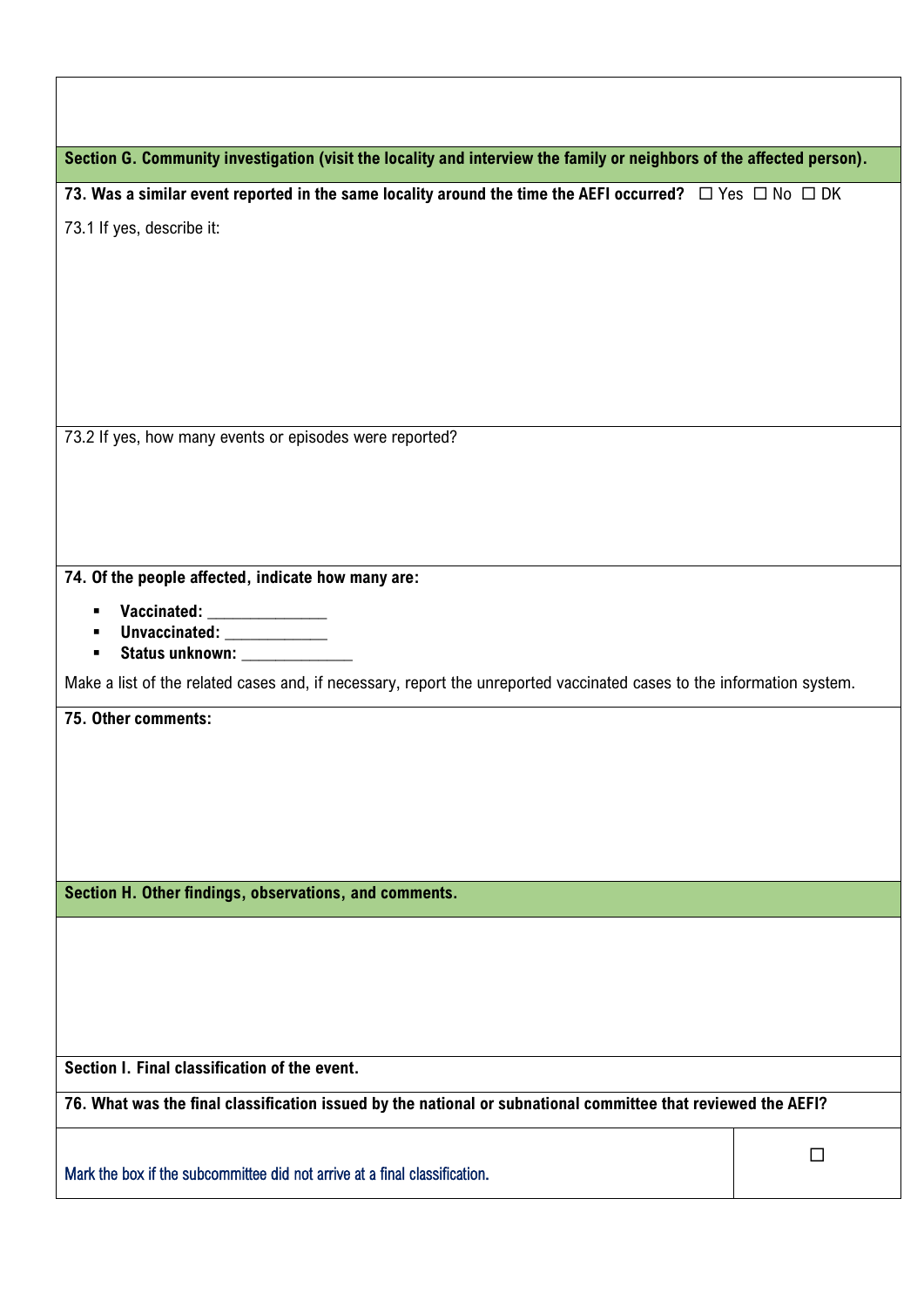| 76.1 Indicate what entity assigned this causality:                                                                                                           |   |
|--------------------------------------------------------------------------------------------------------------------------------------------------------------|---|
| Causal relationship consistent with the vaccine or vaccination process.<br>А.                                                                                |   |
| A1. Event related to the antigen or a component of the vaccine (as published in the specialized bibliography).                                               | П |
| A2. Event related to a defect in vaccine quality.                                                                                                            | П |
| A3. Event related to a program error.                                                                                                                        | П |
| A4. Stress-related event occurring immediately prior to, during, or after vaccination.                                                                       | П |
| Undetermined.<br>В.                                                                                                                                          |   |
| B1. The temporal relationship is consistent, but sufficient definitive evidence to assign the causality to the<br>vaccine is lacking.                        | П |
| B2. The factors for determining the classification show conflicting tendencies and are not uniformly favorable<br>to a causal relationship with vaccination. | П |
| Inconsistent causal relationship with the vaccine or vaccination (coincidental event).<br>C.                                                                 | П |
| Unclassifiable according to WHO criteria.<br>D.                                                                                                              | П |
| 77. Comments on the causality classification:                                                                                                                |   |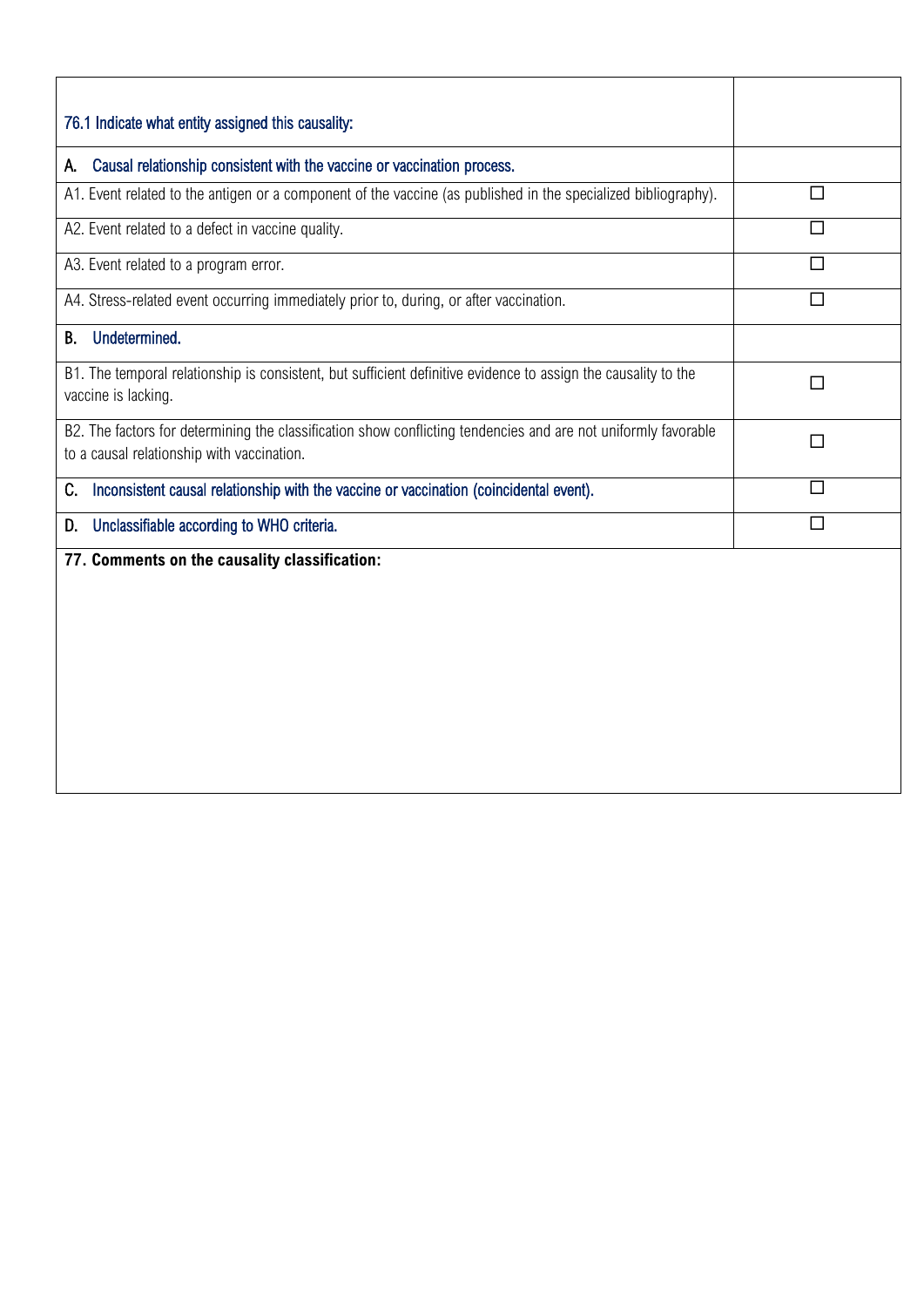#### **Instructions for completing the adverse events following immunization (AEFI) investigation form**

The criteria for recommending a full investigation are indicated at the top of the form. Given the amount of resources required to complete all the information required on this form, selective criteria should be employed to determine the cases where it is necessary.

Detailed instructions for answering some of the questions on the form are provided below:

| Question                                                                                                                                           | Instruction                                                                                                                                                                                                                                                             |  |
|----------------------------------------------------------------------------------------------------------------------------------------------------|-------------------------------------------------------------------------------------------------------------------------------------------------------------------------------------------------------------------------------------------------------------------------|--|
| Indicate the sources of information consulted to<br>GATHER the information for the following<br>investigation.                                     | Mark all sources used in obtaining the information provided on this form.                                                                                                                                                                                               |  |
| Section A. Basic information                                                                                                                       |                                                                                                                                                                                                                                                                         |  |
| Identification number of the AEFI indicated on the<br>reporting form.                                                                              | This is the number assigned to the case on the reporting form. Make sure<br>that the number is exactly the same as the one assigned and that it is not the<br>same as the national identification document number of the affected person.                               |  |
| Vaccination site.                                                                                                                                  | Mark the location where the vaccine was administered, as appropriate. If it<br>none of the options applies, select "Other" and provide more details on the<br>"Indicate" line.                                                                                          |  |
|                                                                                                                                                    | If the AEFI occurred during a vaccination campaign, leave the first part blank<br>and respond in the section on vaccination campaigns.                                                                                                                                  |  |
| Department/province/state/district:                                                                                                                | The term for the first subnational level may differ from country to country. A<br>list is included here, but it is suggested that the correct name of the<br>geographic unit be used.                                                                                   |  |
| Information on the investigation team:                                                                                                             | Use this box to provide complete information on the individuals who<br>participated in the investigation. This information is important for keeping a<br>record of responsible personnel and for long-term evaluation of the use of<br>resources for this surveillance. |  |
| Date this form was completed.                                                                                                                      | Indicate the date the form was finally completed, using the dd/mm/yyyy<br>format.                                                                                                                                                                                       |  |
| Date of the investigation.                                                                                                                         | Date on which AEFI investigation began, using the dd/mm/yyyy format.                                                                                                                                                                                                    |  |
| Date of hospitalization.                                                                                                                           | Date of the first day of hospitalization or hospital consultation, using the<br>dd/mm/yyyy format.                                                                                                                                                                      |  |
| Reason why an autopsy was not performed:                                                                                                           | In the section on the diagnosis at death, if an autopsy was not performed,<br>mark the reason. If there is more than one, mark all that are applicable. Even<br>though a verbal autopsy was performed, explain why a clinical or pathological<br>autopsy was not.       |  |
| If the patient had the SARS-CoV-2 infection at the<br>time of the report, how severe did the infection<br>become according to the clinical record? | To learn the criteria for the severity of a SARS-CoV-2 infection, WHO's<br>Clinical management of COVID-19: interim guidance, dated 27 May 2020,<br>should be used. It can be accessed at the following link:                                                           |  |
|                                                                                                                                                    | https://apps.who.int/iris/handle/10665/332196.                                                                                                                                                                                                                          |  |
| Section B. Relevant information about the vaccinated person prior to immunization.                                                                 |                                                                                                                                                                                                                                                                         |  |

This section is for all medically important background information on the vaccinated person.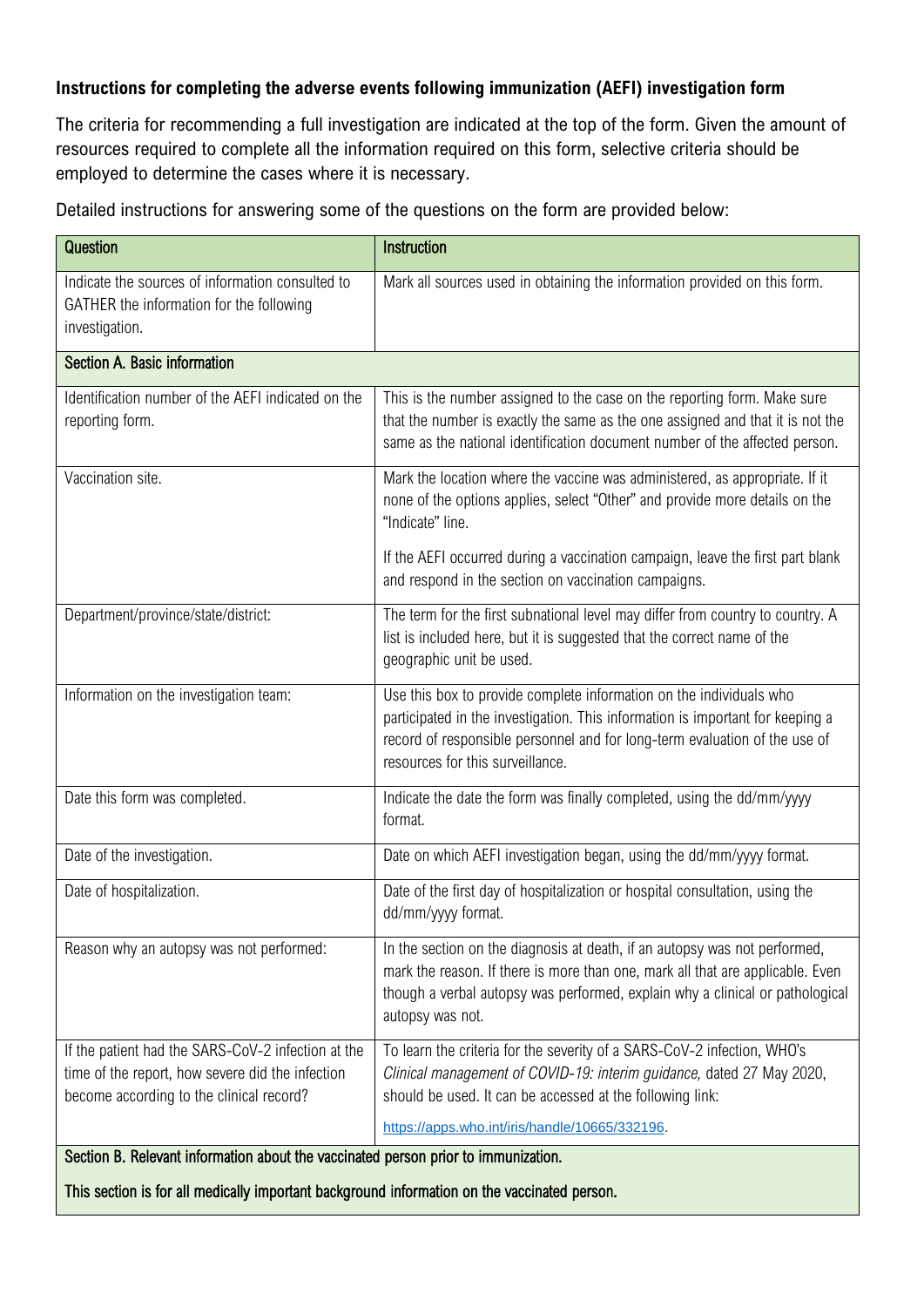| History of a similar event                                                               | If the affected person developed signs or symptoms, or had abnormal               |
|------------------------------------------------------------------------------------------|-----------------------------------------------------------------------------------|
|                                                                                          | laboratory results that appeared to be similar to those currently observed and    |
|                                                                                          | followed a similar course, mark "YES". Describe or explain them in detail in      |
|                                                                                          | the "Comments" section.                                                           |
| Acute disease diagnosed in the 15 days prior to<br>vaccination.                          | Indicate all diseases diagnosed in the 15 days prior to vaccination.              |
|                                                                                          |                                                                                   |
| Preexisting disease (diagnosed before 15 days)<br>prior to vaccination) or birth defect. | Indicate all diseases diagnosed before 15 days prior to vaccination.              |
| Family history of another disease (relevant for an                                       | If a family member has a history of a disease that could indicate a risk that the |
| AEFI) or allergy.                                                                        | AEFI is related to the clinical status of the affected person, mark "Yes".        |
| DEDIMATAL HICTODY                                                                        |                                                                                   |

#### PERINATAL HISTORY.

This section applies only to AEFIs in children under 5, and the questions are about their history.

| The delivery was:                                                           | Mark how the child was delivered. If there were complications, explain.                                                   |
|-----------------------------------------------------------------------------|---------------------------------------------------------------------------------------------------------------------------|
| The birth was:                                                              | Indicate the term of the pregnancy at birth. In the next question, indicate the<br>birthweight in grams.                  |
| Were any medical problems or congenital or<br>neonatal pathology diagnosed? | If the infant was diagnosed with a congenital medical problem at birth or in<br>the first 30 days postpartum, mark "Yes". |

#### QUESTIONS FOR WOMEN.

This section is applicable to all women, principally those of reproductive age (15 to 49 years), but bearing in mind that there is a real risk of pregnancy outside that age range. If pregnancy is suspected during the investigation, the following questions should also be asked.

| Confirm whether the woman was pregnant when<br>the vaccine was administered.                                  | If the pregnancy diagnosis was confirmed by a laboratory or health worker,<br>mark "Yes" and indicate the weeks of gestation at the time of the<br>investigation. In the "Comments" space, include information on the test used<br>to confirm the pregnancy. |
|---------------------------------------------------------------------------------------------------------------|--------------------------------------------------------------------------------------------------------------------------------------------------------------------------------------------------------------------------------------------------------------|
| Was any risk factor for serious obstetric<br>complications identified? Explain this in the<br>comments space. | If a risk factor for some obstetric complication was identified, mark "Yes" and<br>explain.                                                                                                                                                                  |
| If the pregnancy ended, mark the<br>obstetric-neonatal outcome, as appropriate:                               | Complete this section only if the pregnancy has ended at the time of the<br>investigation. It should refer to the maternal outcome and that of the embryo,<br>fetus, or neonate.                                                                             |
| What was the pregnancy outcome?                                                                               | Mark the most appropriate pregnancy outcome.                                                                                                                                                                                                                 |
| Was the woman breast-feeding at the time of<br>vaccination?                                                   | Indicate whether she was nursing when she was vaccinated.                                                                                                                                                                                                    |

### Section C. Details of the first review of the AEFI.

| Source of information.                       | Indicate the source of the details on the affected person's clinical status.  |
|----------------------------------------------|-------------------------------------------------------------------------------|
| Name of the individual who first examined or | Include information on the identity of the professional who first had contact |
| treated the person:                          | with the affected person.                                                     |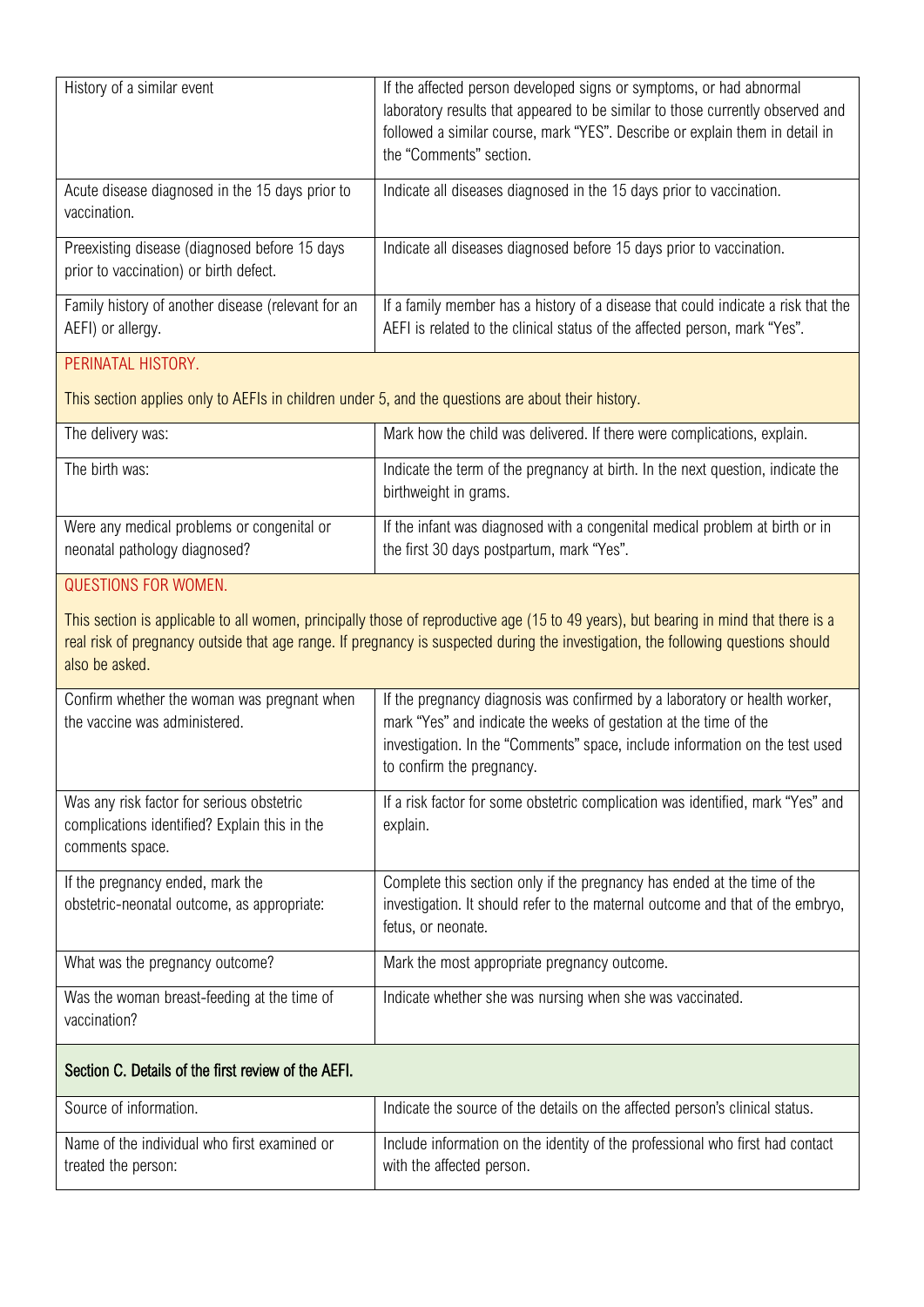| Name of the professionals who treated the<br>person:                                              | Provide information on the identity of the other professionals who treated the<br>affected person; this additional information may be useful in the future.                                                                                                                     |  |
|---------------------------------------------------------------------------------------------------|---------------------------------------------------------------------------------------------------------------------------------------------------------------------------------------------------------------------------------------------------------------------------------|--|
| Other sources of information (specify):                                                           | If some source of information has not been included, indicate it in this field.                                                                                                                                                                                                 |  |
| Signs and symptoms since vaccination, in<br>chronological order:                                  | In this field, create a timeline of relevant clinical events. This can guide<br>additional investigatory measures and the final analysis.                                                                                                                                       |  |
| If the AEFI occurred in a child, is child abuse<br>suspected?                                     | This question is relevant, as other causes of the event need to be ruled out<br>and the effects of abuse can often be confused with diseases or medical<br>conditions that may have been classified as AEFIs.                                                                   |  |
| If the AEFI occurred in an adolescent or adult, is<br>there evidence of family violence?          | This question is relevant, as other causes of the event need to be ruled out,<br>and the effects of abuse can often be confused with diseases or medical<br>conditions that may have been classified as AEFIs.                                                                  |  |
| Other relevant social background of the case:                                                     | This type of background is highly relevant in cases of a suspected anxiety<br>reaction. Socioeconomic status, educational level, etc. should be considered.                                                                                                                     |  |
| Definitive or preliminary diagnosis:                                                              | The diagnosis of the case should be indicated in free text.                                                                                                                                                                                                                     |  |
| MedDRA or ICD diagnostic code:                                                                    | Include the appropriate MedDRA or ICD for the reported AEFI.                                                                                                                                                                                                                    |  |
| Section D. AEFI-related information on the vaccine and people vaccinated at the vaccination site. |                                                                                                                                                                                                                                                                                 |  |
| cause of the event.                                                                               | Enter the results of the visit to the vaccination site in this section. This is for the identification of patterns that can shed light on the                                                                                                                                   |  |
| Number of people vaccinated with each antigen at<br>the vaccination site on the day of the event. | Indicate the total number of people vaccinated with each antigen or vaccine at<br>the place where the affected person was vaccinated, including people<br>vaccinated during off-site activities, if appropriate.                                                                |  |
| Number of people vaccinated with the same lot of<br>vaccine in other locations.                   | To obtain this information, it is necessary to have traced the lot of vaccine<br>indicated in the report. Enter the number of people vaccinated with the same<br>lot as the affected person in the country where the AEFI was reported.                                         |  |
| Was there a prescribing error or failure to follow<br>the vaccine's recommendations for use?      | This and the other questions in this section require reasonable evidence to<br>back the judgment of poor practice indicated. If sufficient evidence is lacking,<br>"Not assessable" should be marked. Mark "No" if there is evidence that the<br>error mentioned did NOT occur. |  |
| Is this case part of a cluster?                                                                   | An association between two or more cases in time or location represents a<br>cluster and should be studied as such.                                                                                                                                                             |  |
|                                                                                                   | A cluster is defined as two or more cases of the same or similar event, related<br>in time, geographical location, and/or vaccine administered (i.e., route of<br>administration or lot). It can also be associated with the same distributor or<br>health facility             |  |
| Section E. Immunization practices at the locations where the vaccine in question was used.        |                                                                                                                                                                                                                                                                                 |  |
| Syringes and needles used:                                                                        | This section refers to the syringes used to administer the vaccine. If the<br>vaccine is not administered parenterally, leave it blank.                                                                                                                                         |  |
| Reconstitution procedure:                                                                         | This section can be completed once the person who administered the vaccine<br>has been interviewed and records of the vaccination site have been reviewed.                                                                                                                      |  |